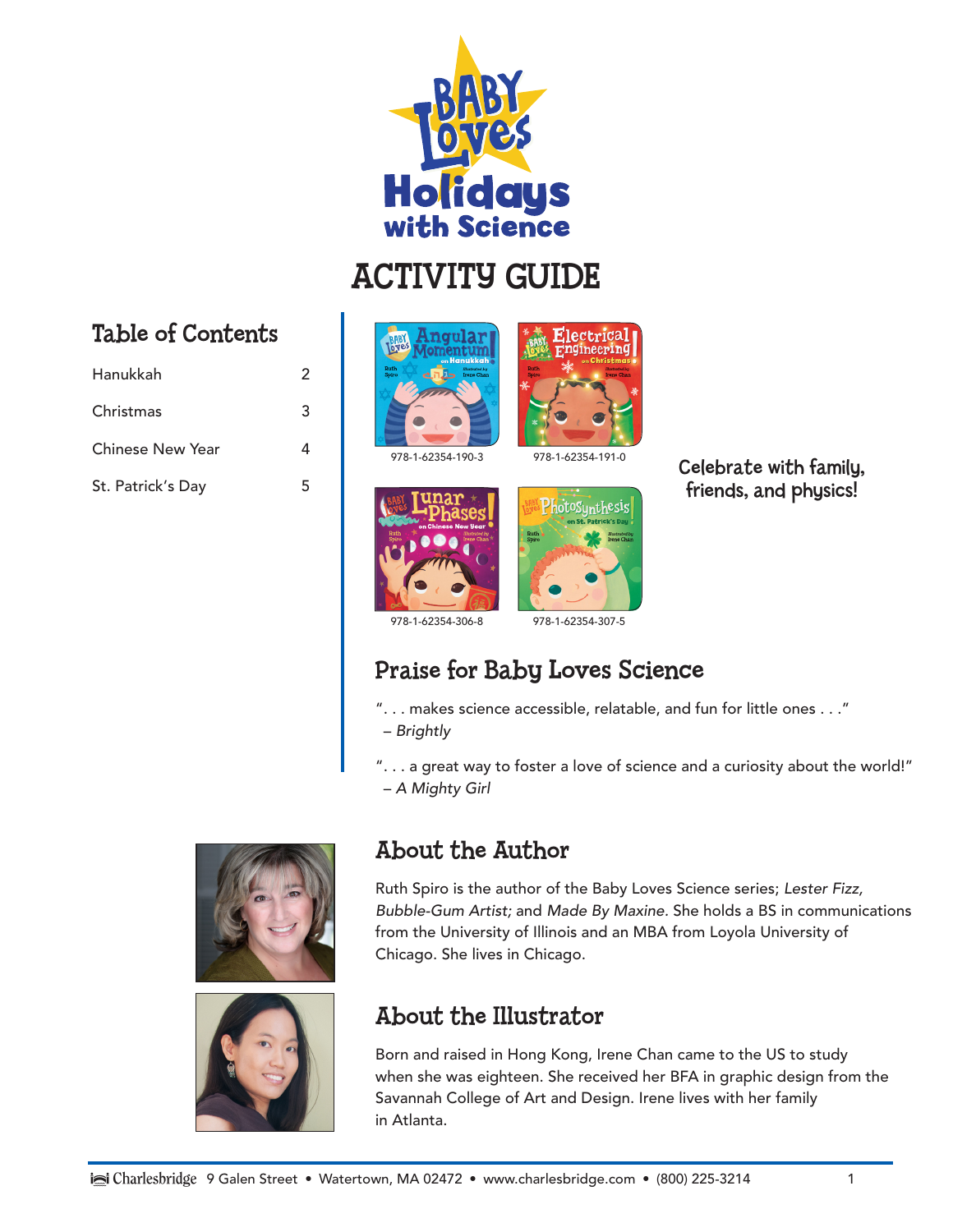



#### Baby Loves Angular Momentum on Hanukkah!

### About Hanukkah

Hanukkah is a Jewish holiday celebrating a miracle that happened long ago. Jewish people celebrate the eight nights of Hanukkah by gathering with loved ones, lighting the menorah, eating fried foods, exchanging small gifts, and playing traditional games. The dates of Hanukkah change every year but usually fall between the end of November and the middle of December.

### About the Science

Babies are natural scientists—they constantly experiment and learn about how the world around them works and how they can manipulate objects like spinning toys. Angular momentum is the physical property which explains how toys like tops and dreidels spin.

#### Does it Spin?

Gather a variety of small toys or household items (such as balls, stuffed animals, blocks, plastic cups, etc.) and ask Baby which ones they think will spin. Try spinning them together and see if your guesses are correct.

#### Friction Fun

Wearing your fuzziest socks, shuffle with baby along various surfaces—wood, tile, brick, carpet—and talk about how some surfaces have more friction than others. Spin around together and ask Baby if it's harder or easier to spin on each surface.

### Baby's Favorite Latkes

Delicious classic potato pancakes, traditionally served with applesauce and sour cream. Caution: this recipe uses hot oil. Makes 12 latkes.

- 1 large baking potato, peeled 1 small onion, peeled 1/4 cup flour or potato starch 1 tsp salt 1 large egg oil for frying (choose a high smoke-point oil, like peanut or canola) cheesecloth
- 1. Coarsely grate potato and onion and wring as much moisture out of it as possible with the cheesecloth. Drier vegetables make a crispier latke.
- 2. In a large bowl, whisk together all other ingredients, then fold in the potato and onion mixture until evenly coated.
- 3. Heat two tablespoons of oil in a medium-size skillet over medium-high heat until shimmering. Drop packed tablespoons of latke batter into the oil and flatten with the back of a spoon. Fry about a minute and a half, until the edges are golden, then flip and fry another minute until golden on the bottom.
- 4. Drain latkes on paper towels and keep warm in a low oven until ready to serve.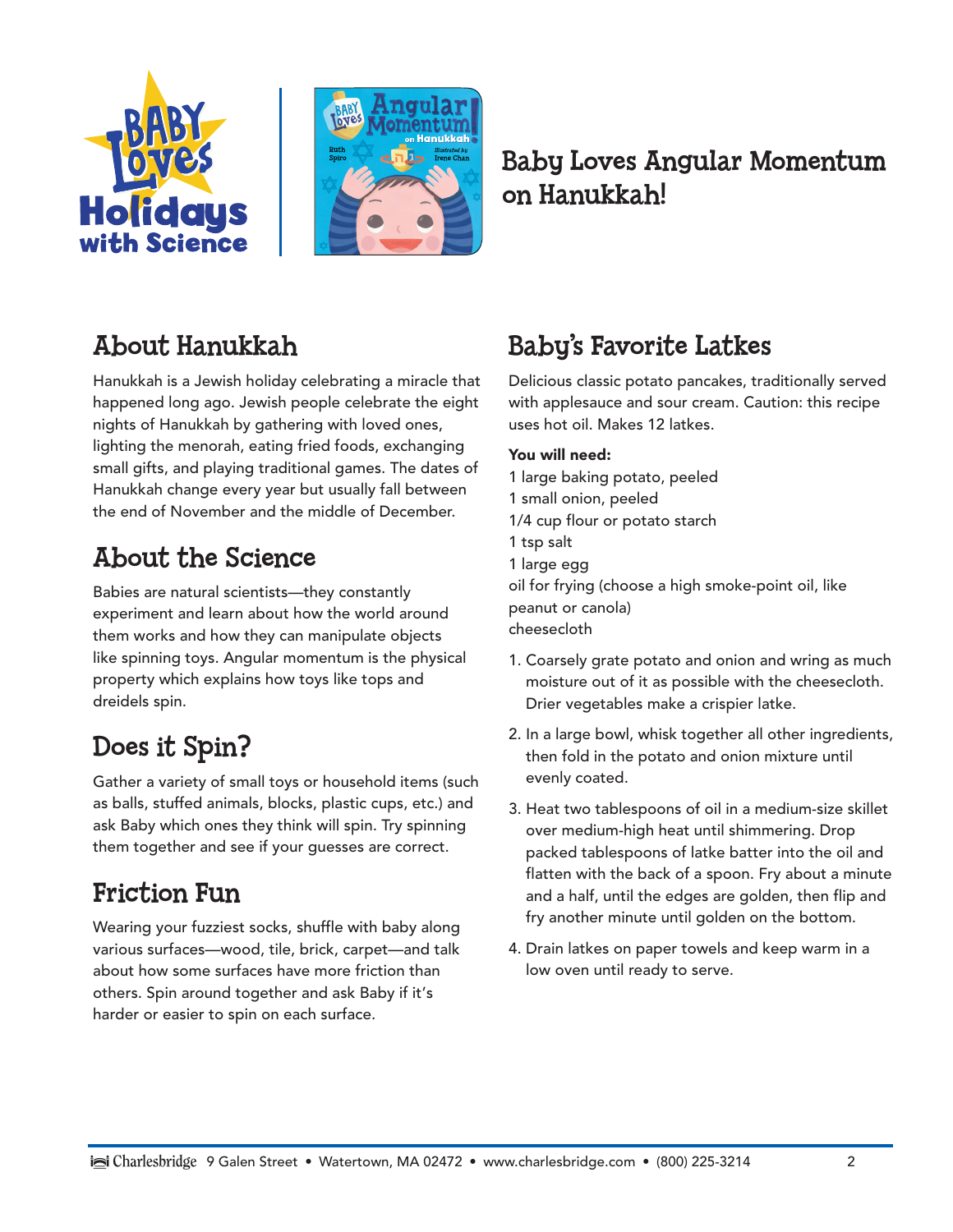



#### Baby Loves Electrical Engineering on Christmas!

### About Christmas

Christmas is a Christian holiday that celebrates the birth of Jesus. Christians celebrate this holiday by going to a special church service, sharing a festive meal with loved ones, and exchanging gifts. Some people observe this holiday on Christmas Eve, the evening of December 24th, while others celebrate on Christmas Day, the morning of the 25th.

### About the Science

Babies live in a world full of electricity. Understanding the energy that heats their food, lights their home, and powers their toys will help Baby understand that it's not magic that does these things—it's science! Electrical safety is also an important skill as curious youngsters gain more mobility and independence.

#### Like Repels Like

Use some magnets to talk about polarity and electricity! Baby will be amazed to see that the positive and negative ends stick to each other, while positive and positive ends repel each other.

#### Is it Electric?

Go around the house with Baby and ask "Is it electric?" Some decorations and appliances are; some aren't. Talk together about how you know if something is electrical or not and review basic electrical safety.

#### Baby's Favorite Gingerbread

A sweet and spicy cookie best served cooled with a glass of milk! Caution: this recipe uses an oven. Makes 16 cookies.

- 3 cups flour
- 1/4 tsp baking powder
- 2 tsp ground ginger
- 2 tsp ground cinnamon
- 1/4 tsp ground cloves
- 1/2 tsp salt
- 1/2 cup butter (1 stick) at room temperature
- 1/2 cup dark brown sugar
- 1 large egg
- 1/2 cup unsulfured molasses
- 1. Whisk together flour, spices, and salt in a medium bowl and set aside.
- 2. Beat together butter and brown sugar until fluffy. Mix in eggs and molasses. Stir in flour mixture until just combined.
- 3. Wrap dough in plastic and refrigerate until cold and firm, about one hour.
- 4. Roll out chilled dough to 1/4-inch thickness on a lightly floured surface and cut into desired shapes. Set on baking sheets and refrigerate until cookies firm up again, about 15 minutes.
- 5. Bake at 350°F until crisp but not dark, 12 to 14 minutes. Let cool on wire racks and decorate as desired with icing and sprinkles.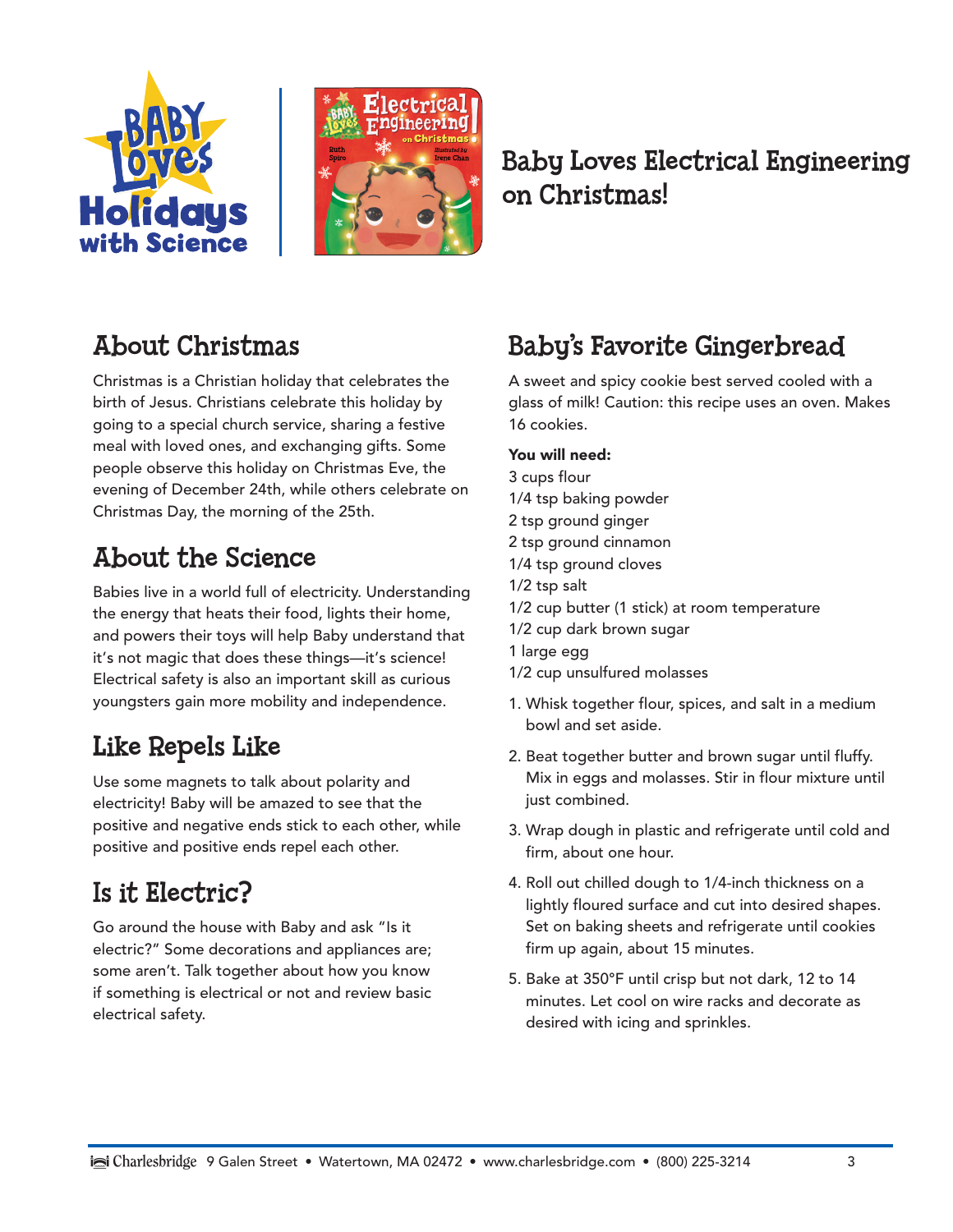



#### Baby Loves Lunar Phases on Chinese New Year!

#### About Chinese New Year

Chinese New Year is a holiday that marks the end of winter and the beginning of spring. People in China and in Chinese diaspora communities around the world celebrate with parades, fireworks, special foods and clothing, gifts of money, and religious observances in honor of gods or ancestors. It is celebrated on the first day of the first month of the Chinese lunisolar calendar, which usually falls between January 21st and February 20th.

### About the Science

As babies explore the world, they come to understand that we organize our lives in patterns and cycles: the daily routine, the days of the week, etc. The lunar cycle is an excellent baby-friendly way to connect topics like shapes, nature, and the passage of time.

#### Stargazing

On a clear night, take Baby outdoors and show them the moon. Is it full? Is it new? Is it a crescent? If possible, repeat this activity a few times over the course of a month and encourage Baby to see how the moon waxes and wanes.

## What Day Is it?

As part of the morning routine, ask aloud, "What day is it?" Indicate the day on a large calendar and make a special occasion of the turnover from one month to another. Babies will especially love the cyclical repetition of the weekdays and come to recognize weekly routines.

### Baby's Favorite Almond Cookies

These nutty, buttery sweets, shaped like golden coins, are a delicious wish for prosperity in the new year! Caution: this recipe requires an oven. Makes 16 cookies.

- 1 cup flour 1/3 cup almond flour 1/2 tsp baking soda 1/4 tsp salt 1/2 cup butter (1 stick) at room temperature 1/4 cup granulated sugar 1/4 tsp almond extract 2 large egg yolks at room temperature 1 tbsp water (optional) blanched whole almonds for decorating
- 1. Sift the flour, almond flour, baking soda, and salt into a medium bowl.
- 2. Beat the butter and sugar until light and fluffy. Beat in almond extract and egg yolk. Add in the flour mixture and mix until just combined.
- 3. Cover and refrigerate for 1 hour.
- 4. Whisk the remaining egg yolk with 1 tbsp of water in a small bowl. Set aside.
- 5. To form each cookie, roll a tablespoon of chilled dough into a ball and press into a 2-inch flat round. Gently press a blanched almond into the center and brush with the egg wash.
- 4. Bake at 350°F until the edges are golden brown, 16 to 18 minutes. Let cool about 5 minutes on the sheet before transferring to a wire rack to cool completely.